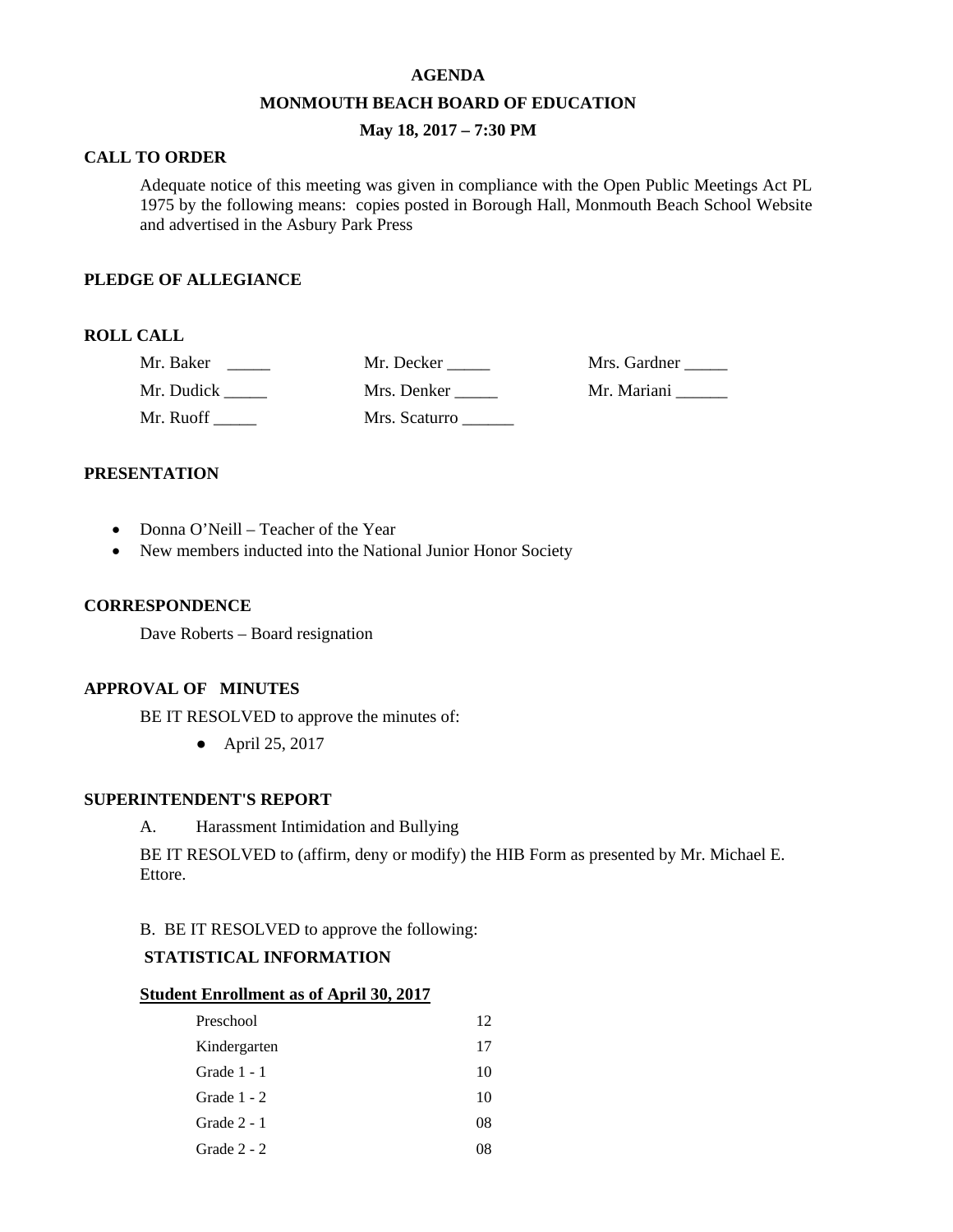|                    | Grade 3 - 1                              |       | 12       |       |
|--------------------|------------------------------------------|-------|----------|-------|
|                    | Grade 3 - 2                              |       | 15       |       |
|                    | Grade $4-1$                              |       | 13       |       |
|                    | Grade $4 - 2$                            |       | 13       |       |
|                    | Grade 5 - 1                              |       | 14       |       |
|                    | Grade $5 - 2$                            |       | 14       |       |
|                    | Grade 6 - 1                              |       | 14       |       |
|                    | Grade 6 - 2                              |       | 13       |       |
|                    | Grade 7 - 1                              |       | 18       |       |
|                    | Grade 7 - 2                              |       | 18       |       |
|                    | Grade $8-1$                              |       | 15       |       |
|                    | Grade $8 - 2$                            |       | 14       |       |
|                    |                                          | Total | 238      |       |
|                    | Special Education (Out of District): 4   |       |          |       |
|                    | One student in the following placements: |       |          |       |
|                    | Oceanport Schools (2)                    |       |          |       |
|                    | Harbor School (1)                        |       |          |       |
|                    | Newmark School (1)                       |       |          |       |
|                    | <b>Student Attendance</b>                |       |          |       |
|                    | September                                | 99%   | February | 93%   |
|                    | October                                  | 97%   | March    | 94%   |
|                    | November                                 | 95%   | April    | 95%   |
|                    | December                                 | 94.5% | May      |       |
|                    | January                                  | 93%   | June     |       |
|                    |                                          |       |          |       |
|                    | <b>Staff Attendance</b>                  |       |          |       |
|                    | September                                | 96.5% | February | 96%   |
|                    | October                                  | 99%   | March    | 95%   |
|                    | November                                 | 98.5% | April    | 95.5% |
|                    | December                                 | 93.5% | May      |       |
|                    | January                                  | 97%   | June     |       |
| <b>Fire Drills</b> |                                          |       |          |       |

April 3, 2017 at 2 p.m.

Security Drill

Bomb Threat – April 21, 2017 at 10:00 a.m.

#### **PUBLIC DISCUSSION**

In compliance with Open Public Meetings Act PL 1975, Chapter 10:4-12 subsection b, - A public body may exclude the public only from that portion of a meeting at which the public body discusses any matter involving the employment, appointment, termination of employment, terms and conditions of employment evaluation of the performance of promotion or discipline of any specific prospective public officer or employees or current public offer or employee employed or appointed by the public body, unless all the individual employees or appointees whose rights could be adversely affected request in writing that such matter or matters be discussed at a public meeting. As per Board Bylaws, 0167, public participation in Board Meetings, such remarks are to be limited to five minutes duration. The Board of Education, though affording the opportunity for members of the public to comment will not engage and/or make remarks concerning matters of student confidentiality and/or matters of personnel wherein employees of the District have not been given notice of the Board's intent to discuss their terms and conditions of employment. Members of the public are reminded that though they are afforded the opportunity to address the Board, they are not given license to violate the laws of slander. Comments made by members of the public that are not in keeping with the orderly conduct of a public meeting will be asked to yield the floor and if they fail to do so may be subject to charges under New Jersey statues associated with disruption of a public meeting.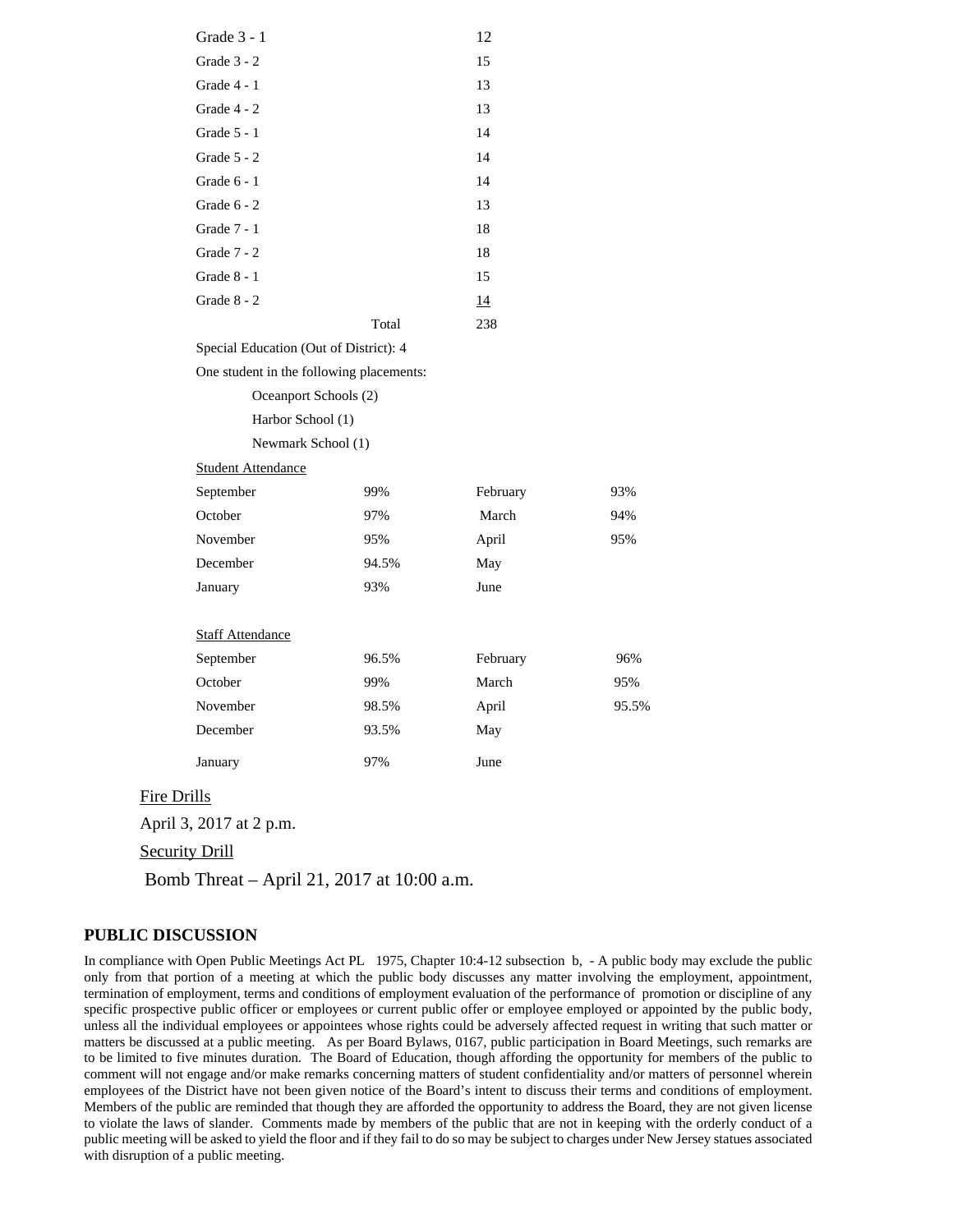# **PTO UPDATE**

# **FINANCE**

Leo Decker, Chair David Baker, Steve Mariani, Chris Dudick

- A. BE IT RESOLVED to approve the following financial reports:
	- Report of the Board Secretary April 30, 2017 Cash Balances:

**April 30 2017**

| Fund 10 |     | \$2,407,444.56 |
|---------|-----|----------------|
| Fund 20 | \$. | $-2.710.96$    |
| Fund 30 | \$  | 52,613.15      |
| Fund 40 | \$  |                |
| Fund 50 | \$  | 5.211.79       |
| Fund 60 | \$  | 32,028.66      |
|         |     |                |

- Reconciliation Report for April
- April Payroll
- May bill list in the amount of \$1
- Monthly transfer report

In accordance with the reports attached:

Pursuant to NJAC 6:l20-2.13(d), I certify as of April 30, 2017, no budgetary line item account has been over expended in violation of NJAC 6:20-22.13 (ad). I hereby certify that all of the above information is correct.

### Board Certification:

Pursuant to NJAC 6:20-2.3 (e), we certify that as of April 30, 2017 after review of the Secretary's Monthly Report and upon consultation with the appropriate district officials, that to the best of our knowledge, no major account or fund has been over expended in violation of NJAC 6:230-22.13(b) and that sufficient funds are available to meet the district's financial obligations for the remainder of the fiscal year.

- **B.** BE IT RESOLVED to approve the contracts for substitute nursing services (as needed) for the 2017-18 school year as follows: for Bayada Nursing Service \$50 per hour, Nova Home Care and Staffing \$50 per hour and MOESC \$53 per hour for RN and \$43 per hour for LPN
- **C.** BE IT RESOLVED to approve the extraordinary services for the 2017 summer extended school year program from July 5, 2017 – August 1, 2017 for ages  $4 - 6$  and July 5, 2017 – August 16, 2017 for ages 7 -12:
	- OT Services by Tender Touch at \$85.00 per hour.
	- Speech Services by Tina Freglette at \$60.00 per hour.
	- Academic Assistance by Jessica Clark and Tracy Pennell at \$30.00 per hour.
- D. BE IT RESOLVED to approve the following bus companies to provide quotes and services as needed for the 2017-18 school year: Durham Bus Services, Hartnett Transportation, Jay's Bus Service, and I. Raphael Bus Services.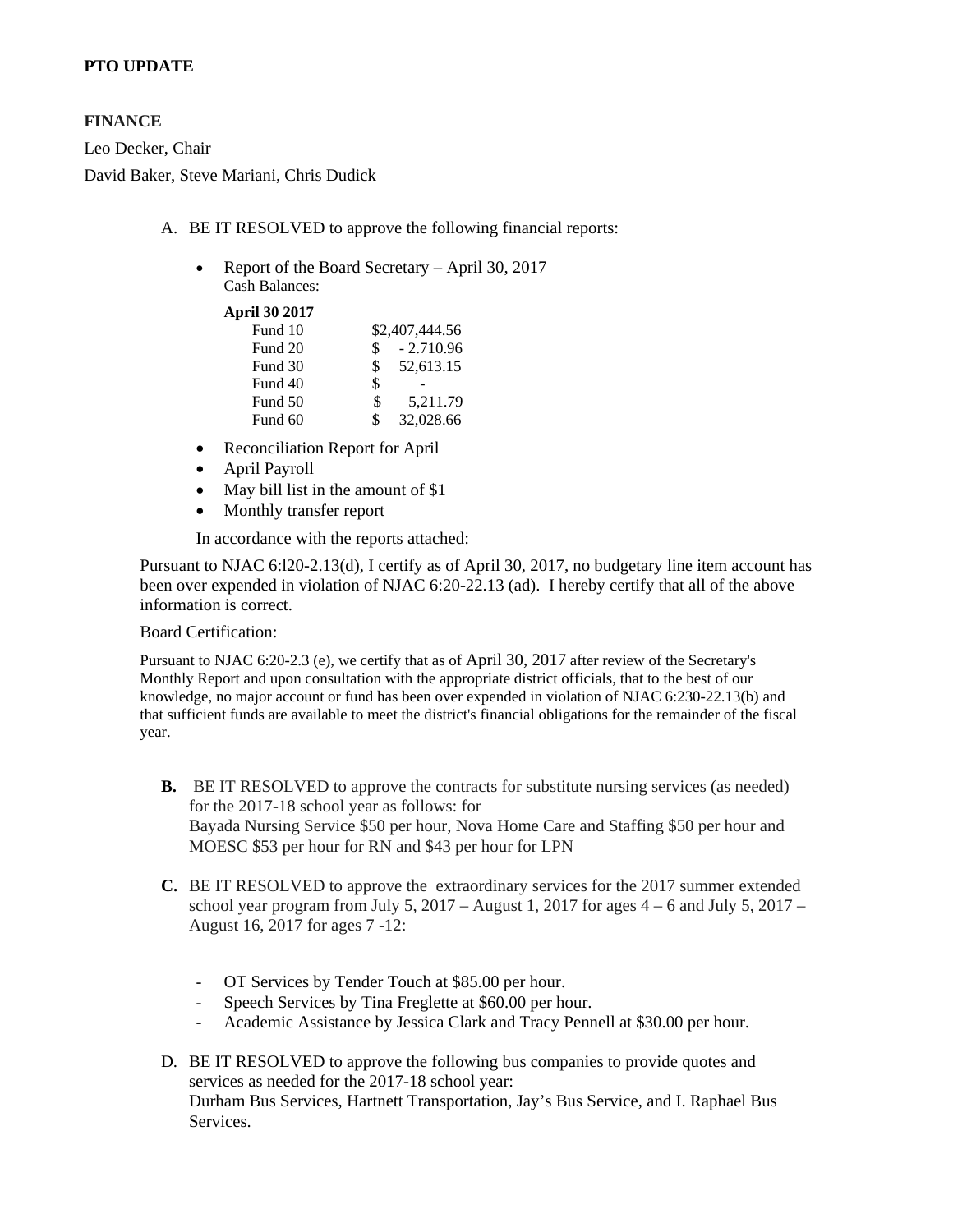BE IT RESOLVED to approve the following contracts with Shore Regional High School District for the 2017-2018 school year:

Services of its Director of Curriculum, Jeannette Baubles, at a cost of \$17,000 annually, payable in monthly installments Services of its Director of Transportation, Wendy Bonett at a cost of \$4,700 annually, payable in monthly installments

## **PERSONNEL**

Sandi Gardner Chair,

Kathy Denker, David Roberts, Kelly Scaturro

- A. BE IT RESOLVED to approve Rachel Mogavero and Meghan Vacccarelli for the 2017- 2018 Summer Reading Support position at a rate of \$30.00 per hour (not to exceed 20 hours total, 10 hours each)
- B. BE IT RESOLVED to approve the following 2017-2018 Summer Curriculum Writing/Revisions:
	- a. Science Grade K -5 Not to exceed \$5,400.00 total

Erin Deininger – 18 hours @ \$50.00/hr.

Nancy Pietz – 18 hours @ \$50.00/hr.

Kara Sheridan – 18 hours @ \$50.00/hr.

Meghan Vaccarelli – 18 hours @ \$50.00/hr.

Jaclyn Fuchs – 18 hours  $\omega$  \$50.00/hr.

Katherine Bazley – 18 hours @ \$50.00/hr.

- b. Mathematics Grade 8 General Algebra Not to exceed \$1,000.00 total Dorothy Mahoney – 10 hours @ \$50.00/hr. Jaclyn Fuchs – 10 hours  $\omega$  \$50.00/hr.
- c. Mathematics Grade 8 Algebra Not to exceed \$400.00 total Dorothy Mahoney – 4 hours @ \$50.00/hr. Jaclyn Fuchs – 4 hours  $\omega$  \$50.00/hr.
- C. BE IT RESOLVED to approve renewal of contract with Linda Considine as Interim Business Administrator (terms and conditions remain the same) effective July 1, 2017 through June 15, 2018 at a per diem rate of \$500 two to three days per week as needed. This contract will be sent to County Superintendent for approval

# **CURRICULUM AND INSTRUCTION**

Chair Kathleen Denker Kelly Scaturro, Sandi Gardner, David Roberts

- A. BE IT RESOLVED to approve the following Class Trips: Kindergarten walking trip to the Public Library on May 25, 2017 from 8:30 a.m. to 10:00 a.m. Rain date of June 8, 2017.
- B. BE IT RESOLVED to approve the following: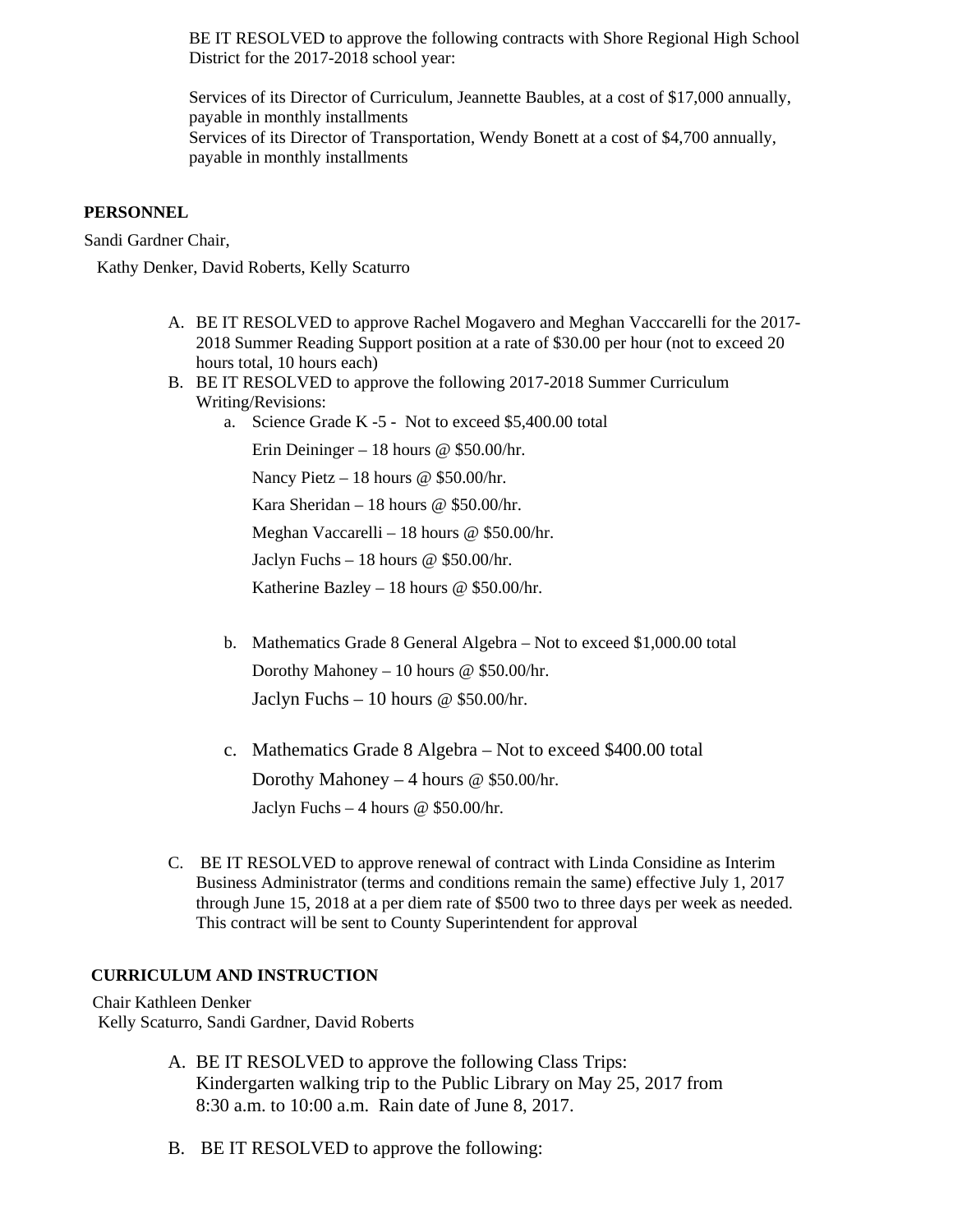- Regional Mentoring Plan for the 2017-2018 school year.
- Regional Professional Development Plan for the 2017-2018 school year.
- Regional Summer Reading Assignments for the 2017-2018 school year.

# **BUILDING AND GROUNDS**

David Baker, Chair

Chris Dudick, Leo Decker, Steve Mariani

BE IT RESOLVED to approve the following Building Use: N/A

# **POLICY**

A. BE IT RESOLVED to approve the second reading of the following policies and regulation: 2320 - Independent Study Programs - Policy (Abolished) 2415.06 - Unsafe School Choice Option – Policy (M) 2460 - Special Education – Policy & Regulation (M) 2460.1 - Special Education – Location, Identification, and Referral – Regulation (M) 2460.8 - Special Education – Free and Appropriate Public Education - Regulation (M) 2460.9 - Special Education – Transition From Early Intervention Programs to Preschool

Programs – Regulation (M)

2460.15 - Special Education – In-Service Training Needs for Professional and Paraprofessional Staff - Regulation (M) (NEW)

2460.16 - Special Education - Instructional Material to Blind or Print-Disabled Students - Regulation (M)

- 2464 Gifted and Talented Students Policy (M)
- 2467 Surrogate Parents and Foster Parents Policy (M)
- 2622 Student Assessment Policy (M)
- 3160 Physical Examination Policy & Regulation (M)
- 4160 Physical Examination Policy & Regulation (M)
- 5116 Education of Homeless Children Policy & Regulation
- 7446 School Security Program Policy (not applicable)
- 8350 Records Retention Policy (NEW)

# **GENERAL ITEMS**

Future meeting dates:

- Thursday, June 15, 2017 at  $7:30$  p.m.
- BE IT RESOLVED to approve the Exemption from Dismissal Policy 8601 from the parent for student ID # 1217.
- BE IT RESOLVED to accept, with regret and gratitude for his 12 years of service, the resignation of Dave Roberts. as Board Member

# **EXECUTIVE SESSION**

BE IT RESOLVED that pursuant to the Open Public Meetings act of 1975, the board is now going into Executive Session to discuss matters relating to:

- Matters rendered confidential by state or federal law
- Personnel



 $X$  Appointment of a public official